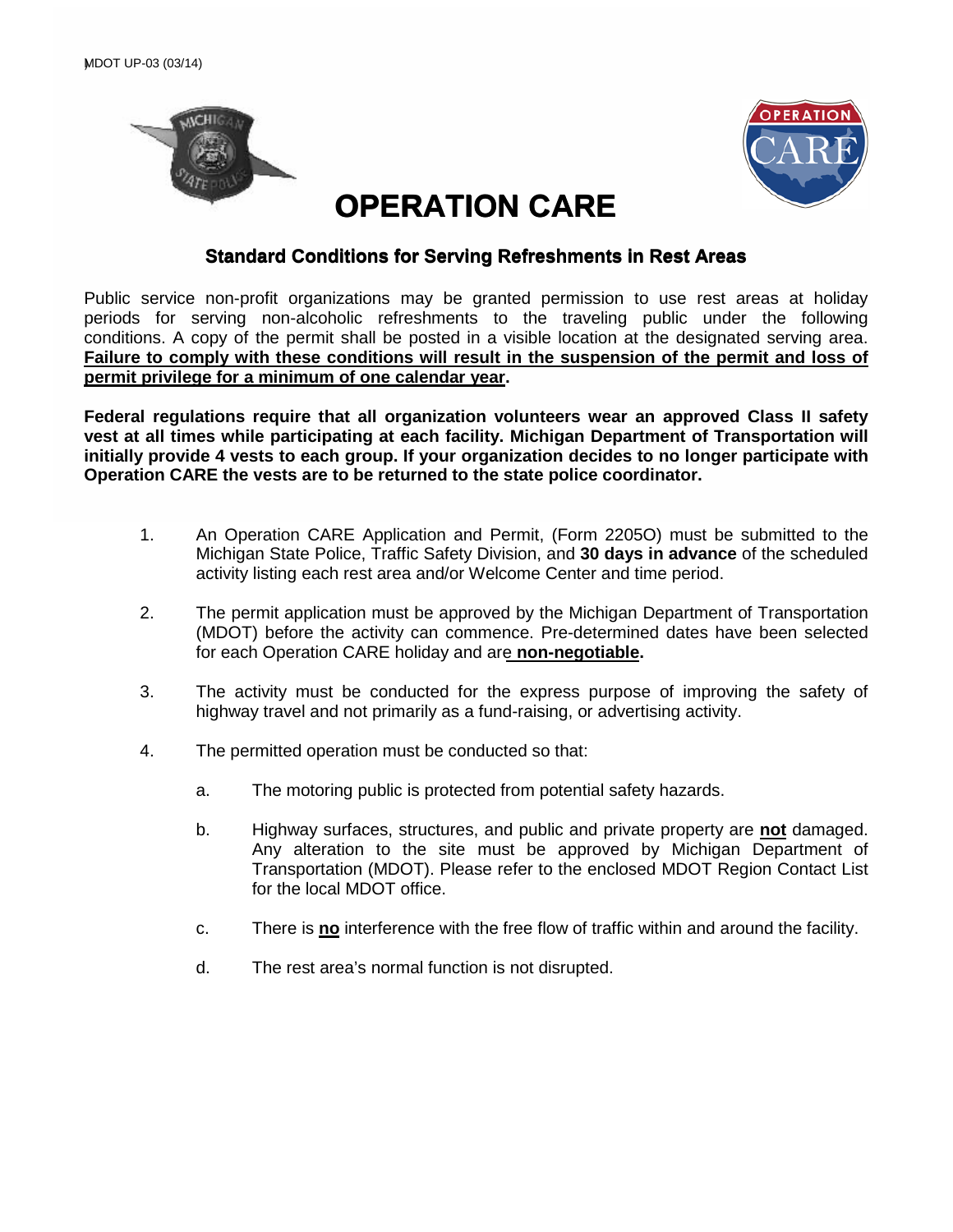- -2-
- 5. Prior to the initial holiday weekend, a map indicating the designated serving area will be sent to the groups with permits. The designated serving area may be changed by MDOT if:
	- a. The site poses a threat to public safety.
	- b. An outside power outlet becomes available.
	- c. The site causes damage to turf or landscape areas.
	- d. The site creates an obstruction to exit or entry of the buildings or parking lot.

Any changes in designated serving area must be approved by MDOT prior to the holiday period.

- 6. The activity must be carried on solely within the rest area and within the designated serving area as assigned and identified by MDOT.
- 7. No advertising signs will be permitted along the highway promoting the organization or activity, except for the authorized **CARE** banner. This banner shall be attached to the lower half of the "Rest Area Ahead" sign without obstructing the message of the sign itself. This sign is normally located approximately one (1) mile in advance of the rest area. If your organization needs an Operation CARE banner, please contact the Michigan State Police, Training Division. **Note: If your organization decides to no longer participate with Operation CARE the banners are to be returned to the state police coordinator.**
- 8. Refreshments and snacks allowed to be served are as follows:
	- a. Non-alcoholic refreshments shall be dispensed and served in 8 ounce cups or smaller.
	- b. **Only store purchased cookies and donuts may be served**.
	- c. Foods that consist, in whole or in part, of milk products or eggs are potentially hazardous shall not be allowed. Specifically, only dry creamer shall be allowed. Cream or custard filled donuts are not allowed.
	- d. All utensils are to be single service and discarded after initial use.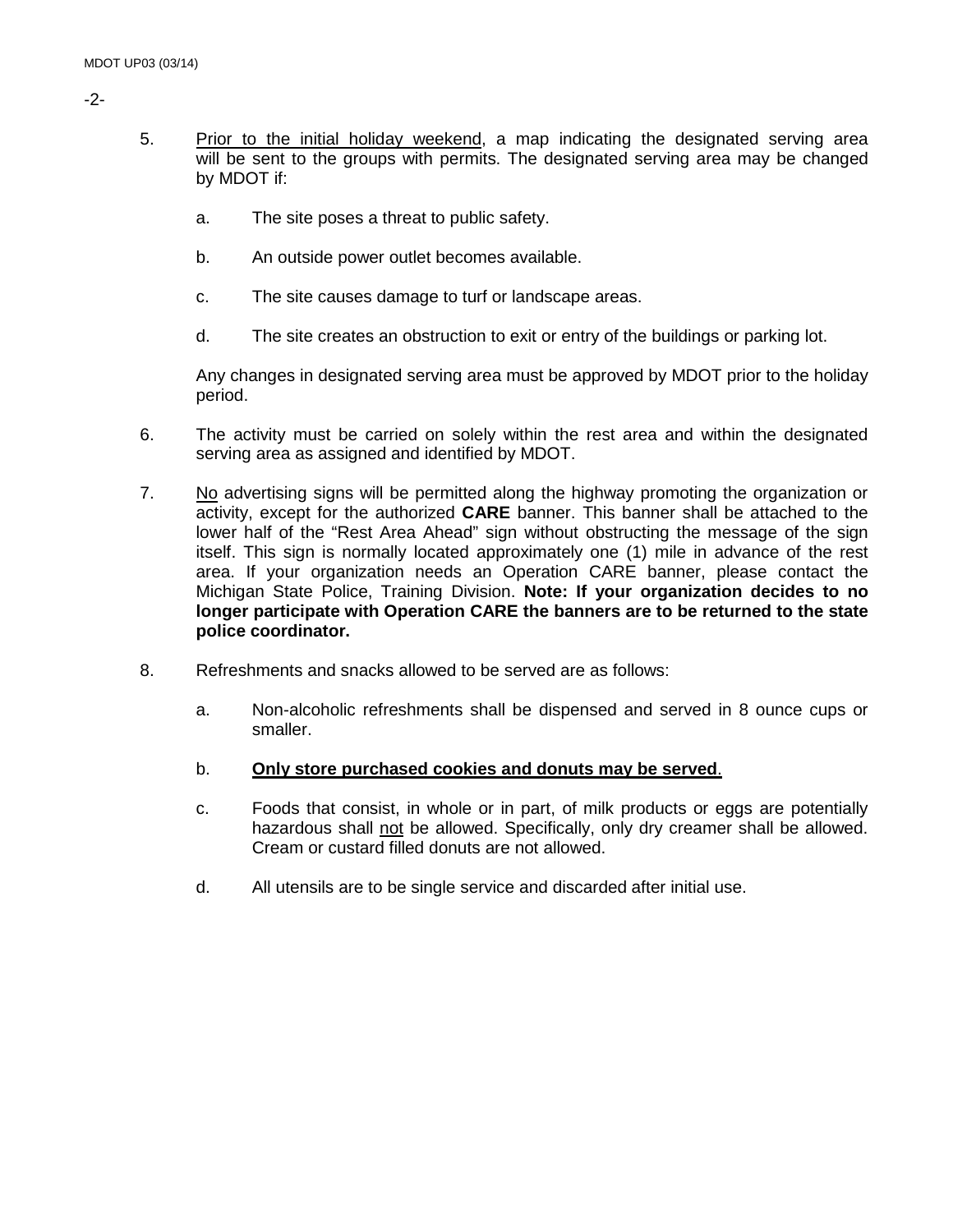- 9. The refreshments must be provided free of charge. Donations may be received without solicitation. Organization members shall not intentionally divert the public away from the Blind Enterprise Program vending areas.
- 10. Any money donated shall be kept in an opaque container with a lid, and the money shall **not** be left in the open.
- 11. MDOT will furnish two signs indicating:" Refreshments Free, Donations Welcome." These signs shall only be displayed at the designated serving area. Signs must not be posted on or near the Blind Enterprise Program vending machines, vending shelter, or any rest area building.
- 12. A sign with the organizations name will also be allowed at the designated serving area.
- 13. If donations are accepted, then an additional sign near the opaque container may say "Donations". The size of this sign shall **not** exceed the (11"x 17") size of the MDOT furnished "Refreshments Free, Donations Welcome" sign.
- 14. All organizations members must wear an approved Class II safety vest at all times while participating at each facility. A limited number of vests will be distributed by MDOT, one time. If the vest(s) are lost the organization is responsible for replacing them.
- 15. The organization members must agree to suspend serving refreshments temporarily if heavy patronage impedes normal vehicular or pedestrian use of the rest area, or if the activity overloads existing water or sewage facilities.
- 16. Organization members are responsible for the clean and sanitary upkeep of the area and materials generated by their activity.
- 17. The organization members must agree to restore the designated serving area to its original condition when the activity is completed. This includes providing trash receptacles, disposal of trash **off site**, pickup and disposal of litter generated by the activity. Inspection of the designated serving area will be performed by MDOT within 24 hours of the close of operation. The organization will be notified of any permit violations by MDOT personnel.
- 18. Organization members shall park personal vehicles, which are **not** necessary to the activity, away from the vending machines, vending shelter, any rest area building, any sidewalk, the designated serving area, the rest area entrance and exit ramps. Depending on conditions at the rest area noted in the permit, MDOT may limit the number of vehicles allowed in the rest area from the organization. Vehicles shall **not** be parked on the grass. Where/when approved, one trailer, small motor home or tent may be set on the grass in a location adjacent to the sidewalk where designated by MDOT.

-3-